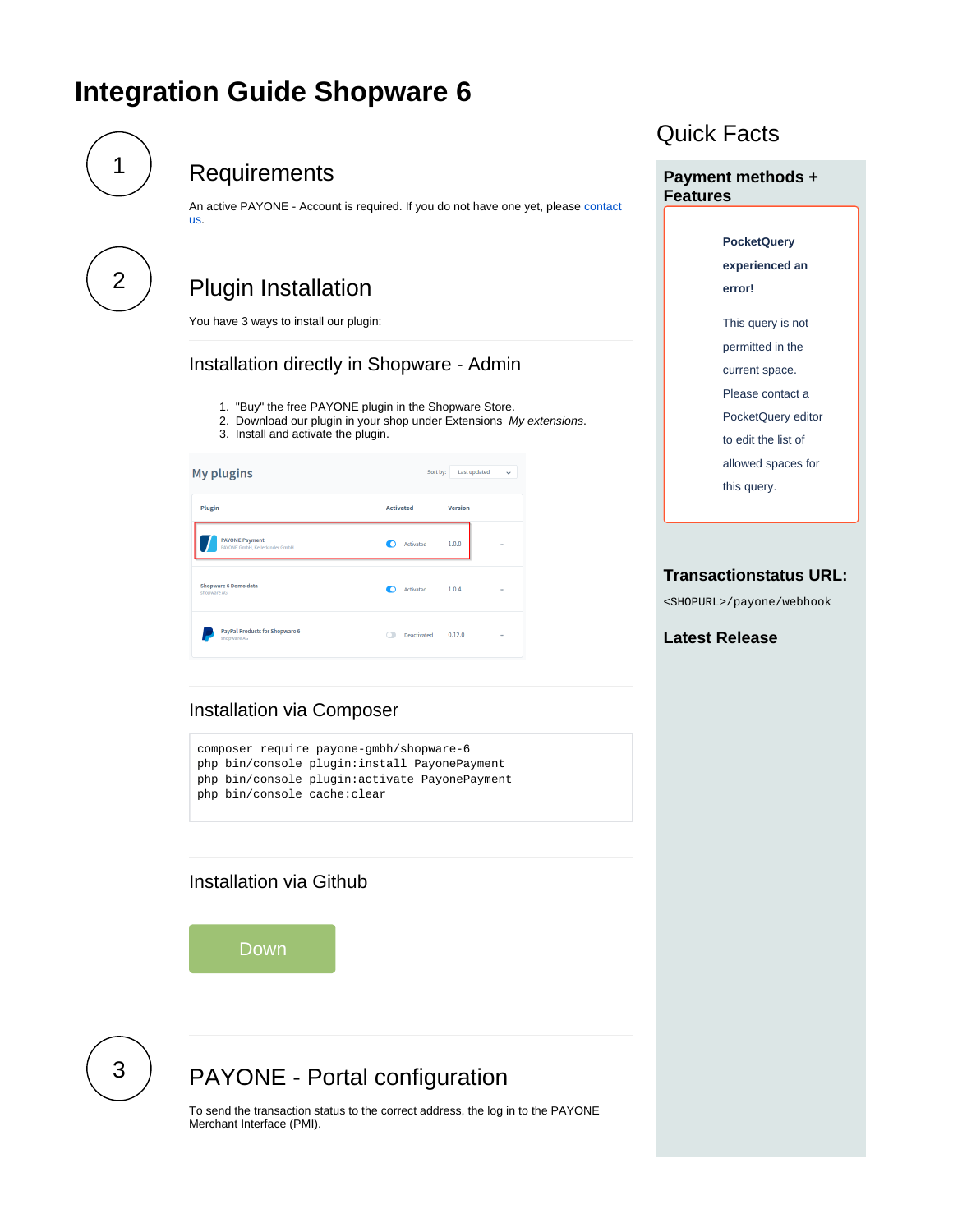| Under Configuration Payment Portals YOUR_PORTAL Advanced |  |  |
|----------------------------------------------------------|--|--|
| <b>TransactionStatus URL</b>                             |  |  |

|                                   | > Homepage > Payment portals |                                                  | <b>Ideutschl</b> |
|-----------------------------------|------------------------------|--------------------------------------------------|------------------|
| $\rightarrow$ CURTOMER ACCOUNTS.  | Shop portal administration   |                                                  |                  |
| $\rightarrow$ CHANNELS            |                              |                                                  |                  |
| $\rightarrow$ CONFIGURATION       | Portal: pi-shopware-6-demo   |                                                  |                  |
| <b>Q PAYMENT PORTALS</b>          |                              | General Extended Options API-Parameter Riskcheck |                  |
| $\rightarrow$ ACCOUNTS            |                              |                                                  |                  |
| $\rightarrow$ TRANSACTION STATUS. | TransactionStatus URL:       | Film is self-see when the spacewebhook           |                  |
| $\rightarrow$ REPORTING           | Key":                        | <b>LESSEN BOARD</b>                              |                  |
| $\rightarrow$ EXPORT              | Purpose:                     | Generate new Key                                 |                  |
| $\rightarrow$ DOWNLOADS           |                              |                                                  |                  |
| $\rightarrow$ ACCOUNTING          | Method hash calculation":    | sha2-384 (recommended method)<br>$\sim$          |                  |
| $\rightarrow$ ADMINISTRATION      |                              |                                                  | Save 1           |
|                                   |                              |                                                  |                  |
|                                   |                              |                                                  |                  |

#### **Additional Response-data**

Under General, set the Additional Response data for both Live and Test modes to "on ".

| <b>Additional response-data:</b>                                |   |  |  |  |
|-----------------------------------------------------------------|---|--|--|--|
| Mode Live:                                                      |   |  |  |  |
| Switch on for additional values in API responses (Mode = Live). |   |  |  |  |
| Switched on:                                                    | ۰ |  |  |  |
| Switched off:                                                   | Ω |  |  |  |
| Mode Test:                                                      |   |  |  |  |
| Switch on for additional values in API responses (Mode = Test). |   |  |  |  |
| Switched on:                                                    | ۰ |  |  |  |
| Switched off:                                                   | O |  |  |  |
|                                                                 |   |  |  |  |

<span id="page-1-0"></span>

# Shopware 6 - Admin configuration

• Click on Settings Extensions PAYONE



• Please enter your access data here:

|                            | Settings > PAYONE             | <b>Test API Credentials</b> | Save         |
|----------------------------|-------------------------------|-----------------------------|--------------|
|                            | Saleschannel                  |                             |              |
|                            | All sales channel             |                             | v            |
|                            |                               |                             |              |
| <b>Basic configuration</b> | Merchant ID                   |                             |              |
|                            | (And)                         |                             |              |
|                            | Account ID                    |                             |              |
|                            | <b>ANTIS</b>                  |                             |              |
|                            | Portal ID                     |                             |              |
|                            | <b>JANETA</b>                 |                             |              |
|                            | Key                           |                             |              |
|                            | <b>Contract Libraries</b>     |                             |              |
|                            | Live or Testmode<br>Test mode |                             | $\checkmark$ |
|                            |                               |                             |              |
|                            |                               |                             |              |

• Please activate under Sales Channels [used Sales Channel] Payment and shipping the payment methods for your used sales channels:

# **v3.2.0**

### [Shopware 6](https://docs.payone.com/display/BLOG/2022/07/05/Shopware+6+Plugin%3A+Release+v3.2.0)  [Plugin: Release v3.2.0](https://docs.payone.com/display/BLOG/2022/07/05/Shopware+6+Plugin%3A+Release+v3.2.0) PAYONE Admin posted on Jul 05, 2022 New Features • New payment method: Bancontact • Added bankgrouptypes for iDEAL

- Add scheduled task to clean up redirect table
- Add due date for invoice on standard invoice

#### Bugfixes

- added shipping
- costs to line items • fixed removal rule of
- secure invoice

#### Maintenance

- Changed renaming of payment methods
- Changed PAYONE Logo
- $\bullet$  tested with 6.4.12
- [shopware6](https://docs.payone.com/label/BLOG/shopware6)
- [integrations](https://docs.payone.com/label/BLOG/integrations)

### **Download**



# Table of Contents

- 1 [Requirements](#page-0-0)
- 2 [Plugin Installation](#page-0-1)
- 3 [PAYONE Portal configuration](#page-0-2)
- 4 [Shopware 6 Admin configuration](#page-1-0) 4.1 [Special adjustments](#page-2-0)
- 
- 5 [Payment methods setup](#page-4-0)
- 6 [Editing the orders](#page-4-1)
	- 6.1 [Capture](#page-4-2) ● 6.2 [Refund](#page-4-3)
	-
- 6.3 [Partialcapture and -refund](#page-5-0) • 7 [Extended configurations](#page-5-1)
- 8 [Quick Facts](#page-0-3)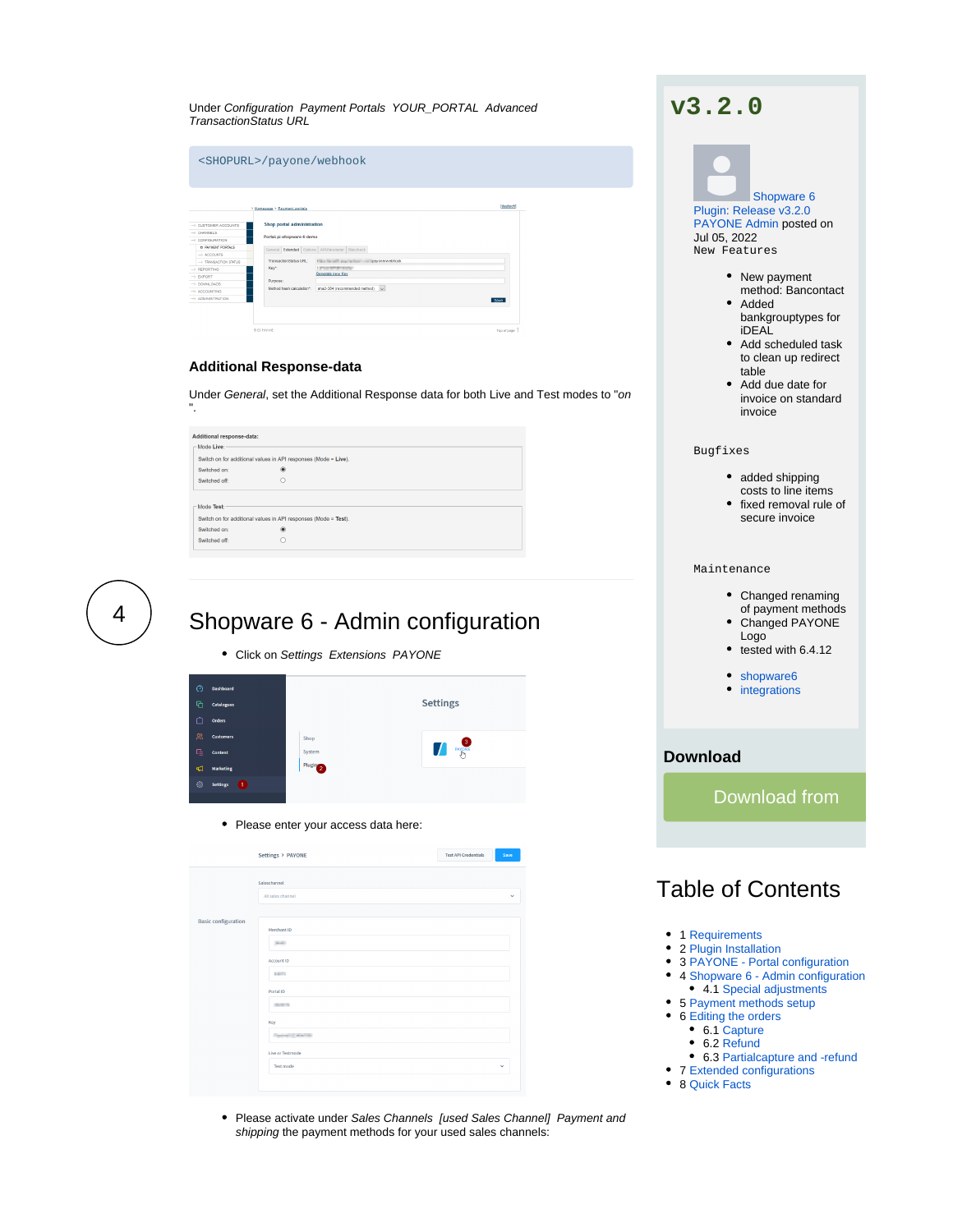| Payment methods                                                              |                  | Default payment method *  |              |
|------------------------------------------------------------------------------|------------------|---------------------------|--------------|
| Payone Paysafe Pay Later Invoice<br>Payone SEPA Lastschrift<br>Payone PayPal | Cash on delivery | v                         |              |
| Payone Credit Card<br>Payone Prepayment<br>$+8$                              |                  |                           |              |
|                                                                              |                  |                           |              |
| Payone Paysafe Pay Later Installment                                         | $\checkmark$     | Default shipping method * |              |
| Payone Paypal Express                                                        | $\checkmark$     | Standard                  | $\checkmark$ |
| Payone EPS                                                                   | $\checkmark$     | Default currency *        |              |
| Cash on delivery<br>ò                                                        | $\checkmark$     | Euro                      | $\checkmark$ |
| Payone Paysafe Pay Later Debit                                               | $\checkmark$     |                           |              |
| PayPal                                                                       |                  |                           |              |

Each payment method can be used with separate access data. These can be entered directly in the payment type.

## <span id="page-2-0"></span>Special adjustments

Some payment methods require special adjustments. The next points are only relevant to you if you use the specific payment method:

## PAYONE Secure Invoice

### **PAYONE Secure Invoice**

This payment method requires its own payment portal. Please enter a separate portal ID under Settings Extensions PAYONE Payone Secure Invoice

## PAYONE Prepayment

#### **PAYONE Prepayment**

To inform customers about the bank details, we have included a block with billing data in the invoice template. It makes sense to include this data in the order confirmation email template as well. We do not have a detailed instruction available currently.

### Unzer Payments

#### **Unzer Payments**

To be able to offer Unzer, the payment methods must be additionally configured in the backend:

#### **Unzer Rechnungskauf**

Under Settings Extensions PAYONE Paysafe Pay Later Invoice the following data must be stored: Company name (for the supplementary T&C), IBAN and BIC (both will be displayed next to the payment reference). Activate the B2B slider if you want to accept B2B orders.

| <b>IBAN</b> |                                                              |  |
|-------------|--------------------------------------------------------------|--|
|             |                                                              |  |
|             |                                                              |  |
| <b>BIC</b>  |                                                              |  |
|             |                                                              |  |
|             |                                                              |  |
| ◠           | Sets the b2b flag if the customer's company name is present. |  |
|             |                                                              |  |

#### **Unzer Ratenkauf**

Under Settings Extensions PAYONE Paysafe Pay Later Installment the following data must be stored: Company name (for the supplementary GTC), channel name and channel password (both you get from Unzer).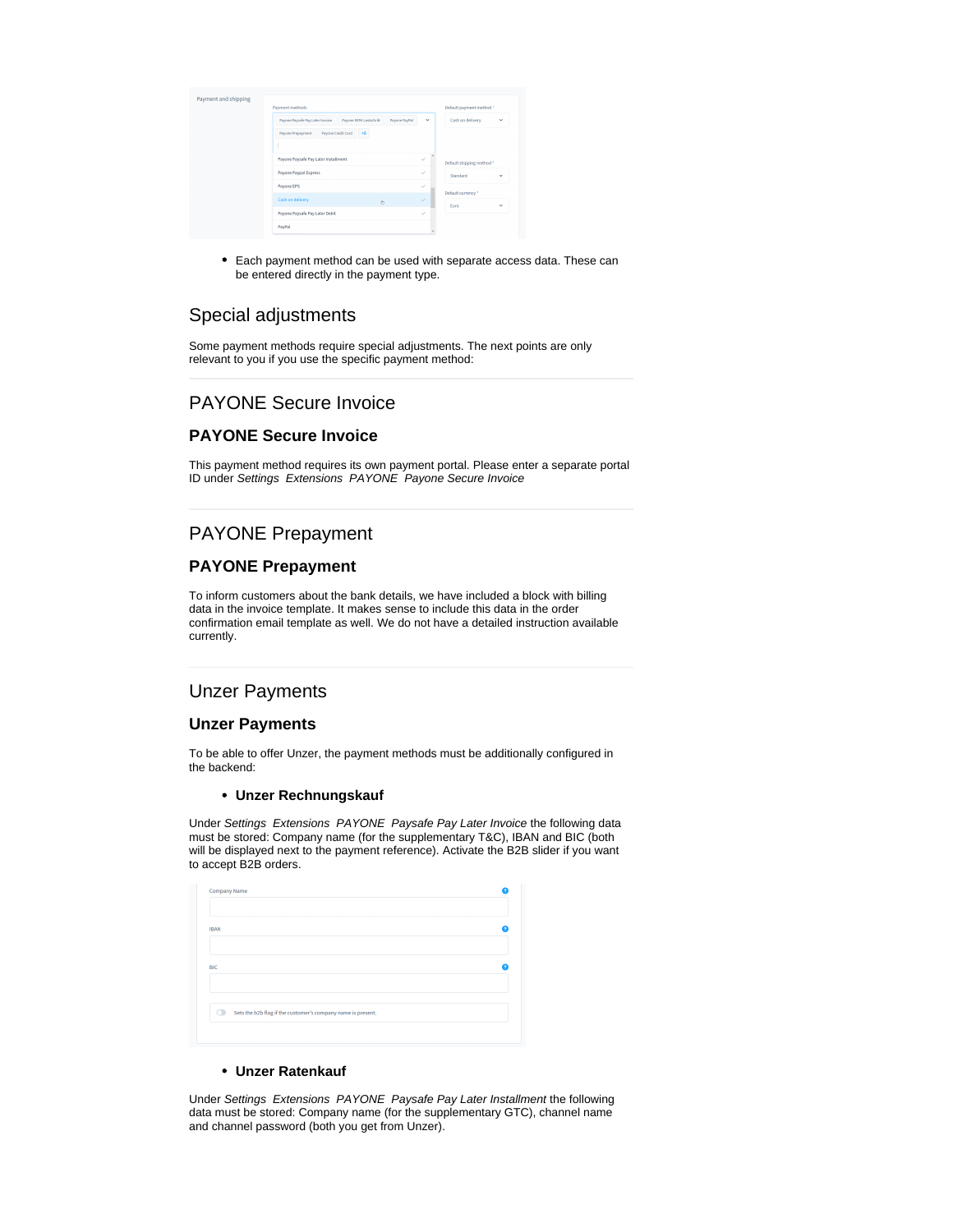| <b>Channel Name</b>     |  |
|-------------------------|--|
| <b>Channel Password</b> |  |
|                         |  |

## Apple Pay

#### **Apple Pay**

Under Settings Extensions PAYONE Apple Pay the following data must be stored: Supported Cards, ApplePay Merchant ID, ApplePay Display Name und Certificate Passphrase (the last three values you get from Apple).

Create the following files in the config folder: merchant\_id.pem and merchant\_id.key.

| You will receive the content of the files in the process of <b>Apple Onboardings</b> under |  |  |  |
|--------------------------------------------------------------------------------------------|--|--|--|
| point 3.                                                                                   |  |  |  |

In addition, a subfolder .well-known must be created in the public folder. In this subfolder please put the file: apple-developer-merchantid-domain-association.txt

You will receive the contents of the file after domain certification from Apple.

| <b>Supported Cards</b>                                                                                                                                                                                            |  |
|-------------------------------------------------------------------------------------------------------------------------------------------------------------------------------------------------------------------|--|
|                                                                                                                                                                                                                   |  |
| ApplePay Merchant ID                                                                                                                                                                                              |  |
|                                                                                                                                                                                                                   |  |
| ApplePay Display Name                                                                                                                                                                                             |  |
|                                                                                                                                                                                                                   |  |
|                                                                                                                                                                                                                   |  |
| The ApplePay merchant authentication requires a certificate/key-pair. Further information:<br>m<br>https://docs.payone.com/display/public/PLATFORM/Special+Remarks+-+Apple+Pay#SpecialRemarks-ApplePay-Onboarding |  |
| Create a pem-File afterwards by using the following command:<br>openssl x509 -inform der -in merchant id.cer -out merchant id.pem                                                                                 |  |
| Copy certificate (merchant_id.pem) and key (merchant_id.key) file into the following<br>folder:                                                                                                                   |  |
| %shopwareRoot%/config/apple-pay-cert                                                                                                                                                                              |  |
| Certificate Passphrase                                                                                                                                                                                            |  |
|                                                                                                                                                                                                                   |  |

ApplePay is only visible and usable on Apple devices.

In addition to the configuration in Magento, it is also necessary to set up the corresponding certificates to operate Apple Pay as a payment method. You can find instructions for this here: [Special Remarks - Apple Pay](https://docs.payone.com/display/PLATFORM/Special+Remarks+-+Apple+Pay)

Additionally, Apple requires validation of the store domain for Apple Pay. To do this, follow the instructions in the Apple Developer Portal: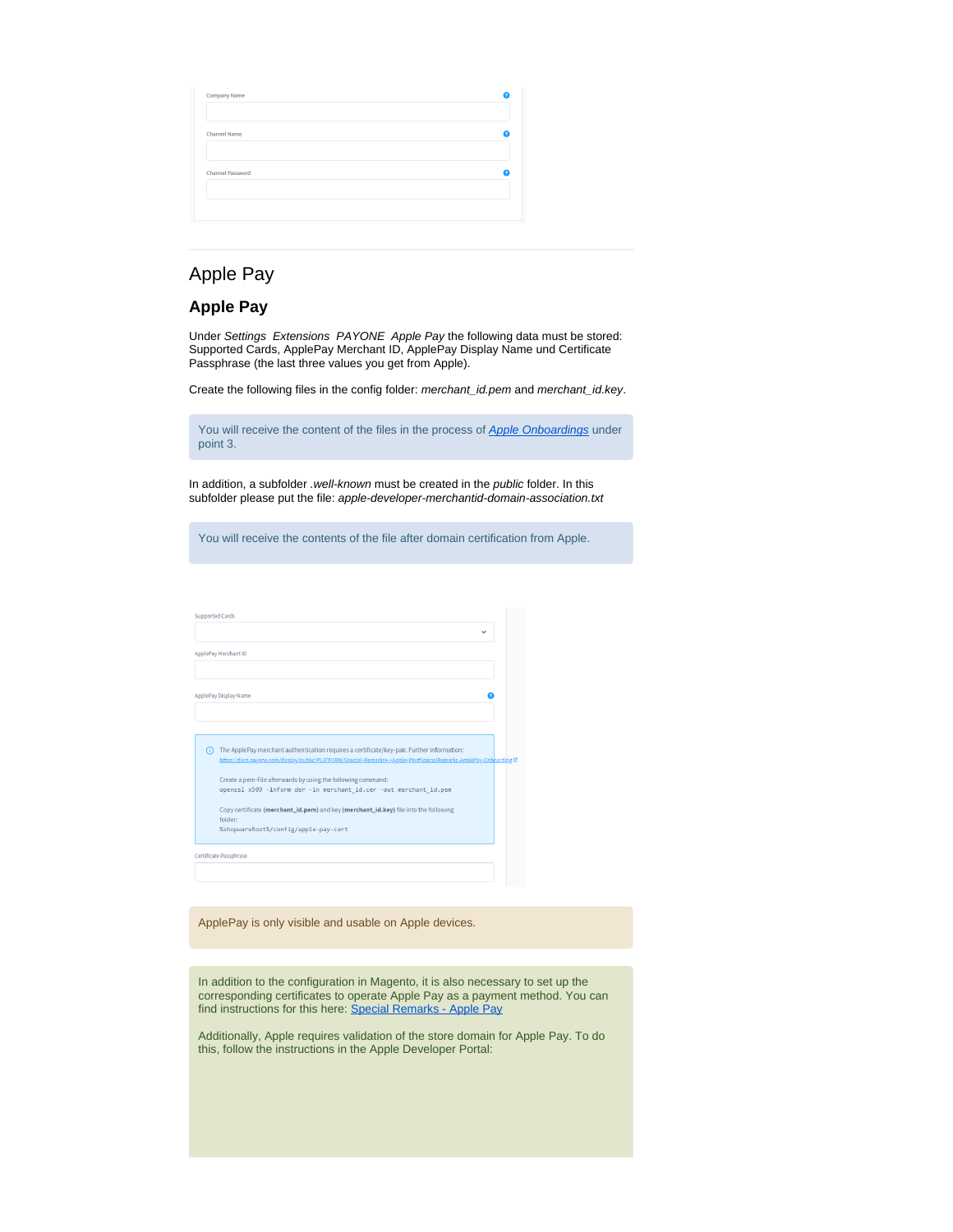| Apple Pay Payment Processing on the Web                                                                                                                                                                                                                                                                                                                 |                  |
|---------------------------------------------------------------------------------------------------------------------------------------------------------------------------------------------------------------------------------------------------------------------------------------------------------------------------------------------------------|------------------|
| To configure Apple Pay Payment Processing on the web for this merchant ID, you must register and verify the domains that will<br>process transactions. You must also create a Apple Pay Merchant Identity, which authenticates your web sessions with the Apple<br>Pay Payment Processing servers.                                                      |                  |
| Incorporation of Apple Pay Payment Processing into your website is subject to these Apple Pay Payment Processing Web Merchant<br>Terms and Conditions and Acceptable Use Guidelines. Failure to comply with any of these Terms and Conditions or guidelines may<br>result in deactivation of Apple Pay Payment Processing transactions on your website. |                  |
| <b>Merchant Domains</b>                                                                                                                                                                                                                                                                                                                                 |                  |
| Domain: silepennil on 1993 again frames for<br><b>Status: Verified</b><br>Verification Expires: Dec 22, 2021                                                                                                                                                                                                                                            | Verify<br>Remove |
| Domain: singuranzi il sul carine ligning des<br><b>Status: Verified</b><br>Verification Expires: Dec 22, 2021                                                                                                                                                                                                                                           | Verify<br>Remove |
| Domain: New York 1999<br><b>Status: Verified</b><br>Verification Expires: Jan 24, 2022                                                                                                                                                                                                                                                                  | Remove<br>Verify |
| Domain: Party of the Committee of the Committee of the Committee of the Committee of the Committee of the Committee of the Committee of the Committee of the Committee of the Committee of the Committee of the Committee of t<br><b>Status: Verified</b><br>Verification Expires: Jan 8, 2022                                                          | Remove<br>Verify |
| Domain: and announced the property of<br><b>Status: Verified</b><br>Verification Expires: Dec 26, 2021                                                                                                                                                                                                                                                  | Remove<br>Verify |
| Add a domain for use with this Merchant ID.                                                                                                                                                                                                                                                                                                             |                  |
| <b>Add Domain</b>                                                                                                                                                                                                                                                                                                                                       |                  |
|                                                                                                                                                                                                                                                                                                                                                         |                  |

<span id="page-4-0"></span>

# $\begin{bmatrix} 5 \end{bmatrix}$  Payment methods setup

Activate the requested payment methods under Settings Shop Payment

| Rechnungskauf            | × |
|--------------------------|---|
| <b>PAYONE</b> creditcard |   |
| PAYONE direct debit      |   |
| PAYONE paypal_express    |   |

<span id="page-4-1"></span>6

# Editing the orders

The PAYONE plugin sets the payment status of an order according to the set status assignment.

| Order number<br><b>Contract</b>        | Sales channel                                  | Cuttomer name<br>$\sim$ | <b>Billing address ---</b> | Amount     | Order status | Payment status - | Order date -              |
|----------------------------------------|------------------------------------------------|-------------------------|----------------------------|------------|--------------|------------------|---------------------------|
| <b><i><u>Department</u></i></b> (2004) | <b>College Street, Street Street, Toronto.</b> | Paul Tester             | Teshweet 123, 24118 Kiel   | 2,003,80 € | <b>Offen</b> | Offen            | 2019-12-10730-28-90-00:00 |
| immediately 10000                      | New shopperstanding                            | Paul Tester             | Textures 123, 24110 Kiel   | 495,95 €   | otio         | celvi            | 2019-12-10730-27-13-00:00 |

# <span id="page-4-2"></span>**Capture**

Preauthorized transactions can be captured using the "Capture" button in the order details.

| <b>PAYONE</b> | <b>TXID</b><br>379606102               | Capture |
|---------------|----------------------------------------|---------|
|               | <b>Sequence Number</b><br>$\mathbf{0}$ |         |
|               | State<br>appointed                     | Refund  |

# <span id="page-4-3"></span>Refund

The "Refund" button can be used to refund an order (in the "paid" status).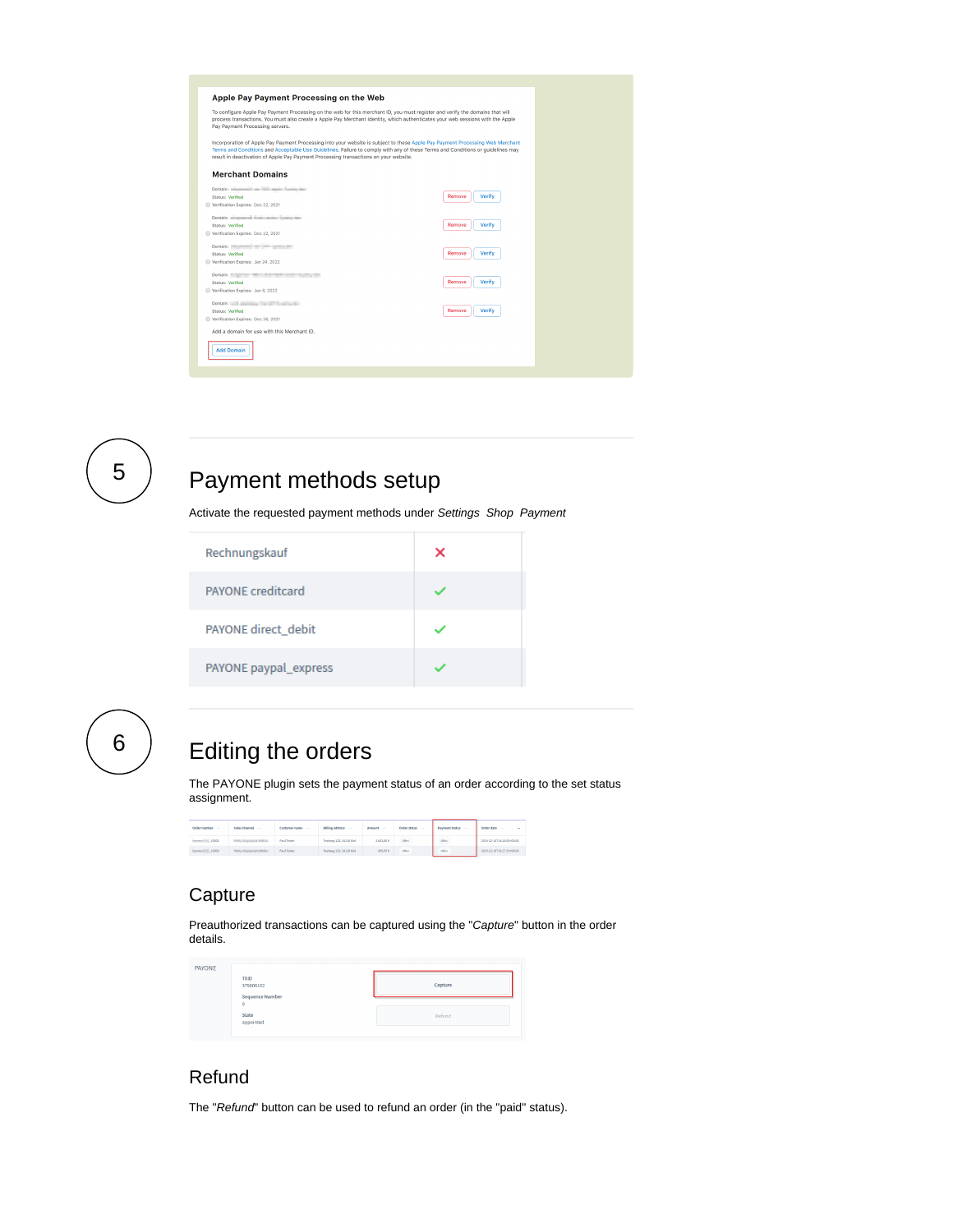| PAYONE | <b>TXID</b><br>379606102 | Capture |
|--------|--------------------------|---------|
|        | <b>Sequence Number</b>   |         |
|        | State<br>capture         | Refund  |

## <span id="page-5-0"></span>Partialcapture and -refund

You can partially enter or refund an order by selecting an order item and editing the quantity. The entry amount is adjusted dynamically.

If you want to fully capture or refund the order, click "Complete Capture".

You can also directly enter the requested amount in the "Capture amount" field.

Captures and refunds are only possible after the store has received a transaction status for an order, therefore, the buttons for captures and refunds are grayed out directly after an order.

| Capture          |                                      |                  |                     |
|------------------|--------------------------------------|------------------|---------------------|
| □                | <b>Product</b>                       | Quantity         | Price               |
| r.               | Hauptprodukt mit erweiterten Preisen | 3                | 2.400,00 €          |
| Ø                | Hauptartikel                         | $\overline{a}$   | 991,90€             |
| Order amount     |                                      | Captured amount  |                     |
| 3.391,90 €       |                                      | $0,00 \in$       |                     |
| Remaining amount |                                      | Capture amount * |                     |
| 3.391,90 €       |                                      | 991.9            |                     |
|                  |                                      |                  |                     |
|                  |                                      | Capture<br>Close | <b>Full capture</b> |

<span id="page-5-1"></span>

# Extended configurations

Here you will find separate setting options that allow you to customize our plugin more precisely to your needs.

# Detailed status mapping (global)

#### **Detailed status mapping (global)**

Under Settings Extensions PAYONE Status Mapping you can individually assign the states to which the orders should be set as soon as the respective information is sent by the PAYONE platform.

| <b>Status Mapping</b> | <b>Status for Appointed</b>         |                          |
|-----------------------|-------------------------------------|--------------------------|
|                       | Offen                               | $\checkmark$             |
|                       | Offen                               | $\overline{\phantom{a}}$ |
|                       | Bezahlt<br>$\mathcal{E}^{\text{h}}$ |                          |
|                       | Erinnert                            |                          |
|                       | Erstattet                           |                          |
|                       | Teilweise erstattet                 |                          |
|                       | <b>Teilweise bezahlt</b>            |                          |
|                       | Abgebrochen                         |                          |
|                       | <b>Status for Cancelation</b>       |                          |
|                       | Offen                               | $\checkmark$             |
|                       | <b>Status for Refund</b>            |                          |
|                       | Offen                               | $\checkmark$             |
|                       | <b>Status for Debit</b>             |                          |
|                       | Offen                               | $\checkmark$             |
|                       |                                     |                          |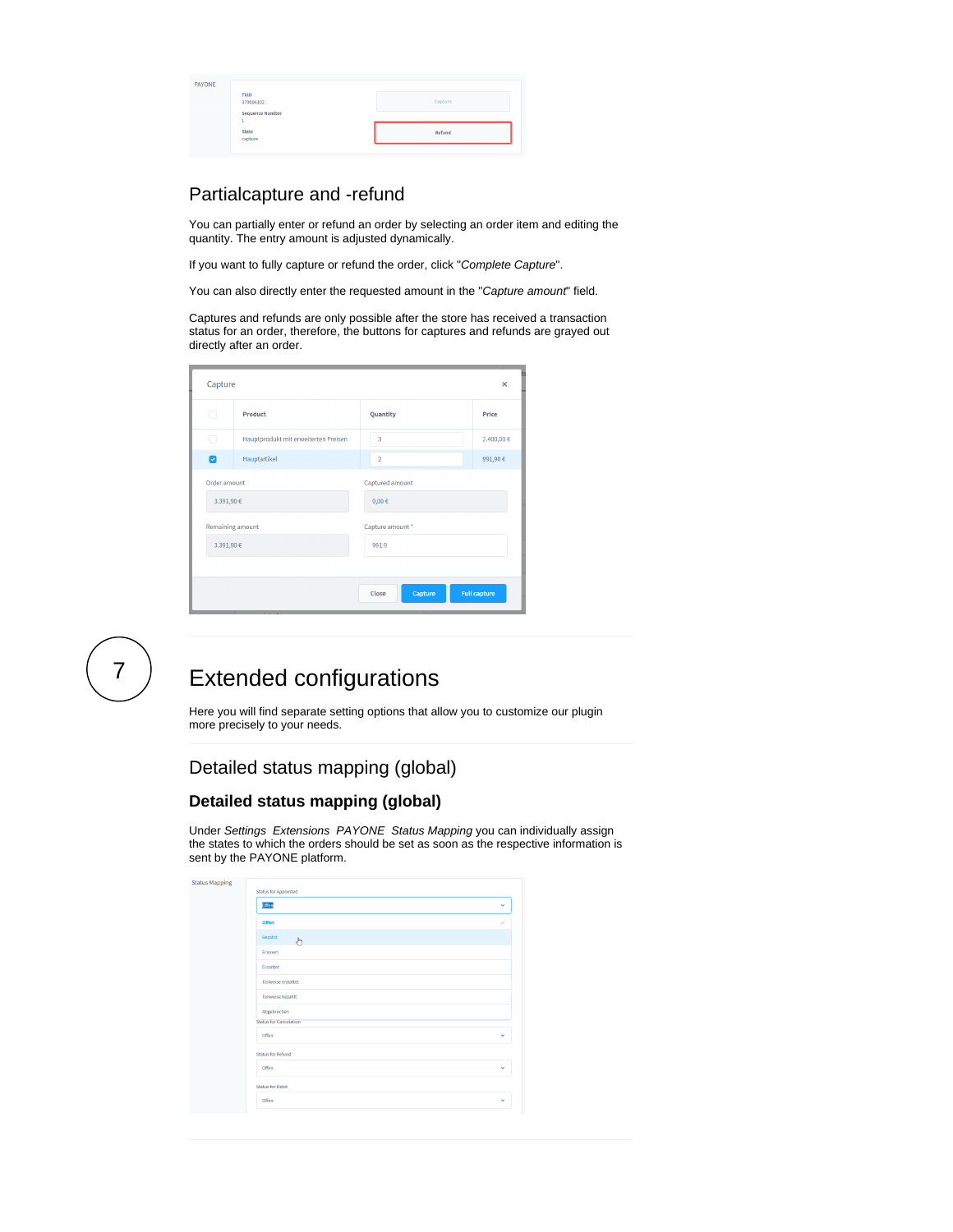### **Detailed status mapping (by payment method)**

Under Settings Extensions PAYONE you can individually assign the states for every payment method separatly. Please choose the payment method and activate "Display state mapping configuration".

**O** Display state mapping configuration

### Creditcard - CSS adjustments

#### **Creditcard - CSS adjustments**

The following customizations are not necessary to offer credit card payments. The possibility to customize the payment type visually in the frontend is described in the following:

You can change the CSS by creating a new plugin that depends on this plugin via Composer. Here you can then define an overriding JavaScript plugin like this one:

```
import PayonePaymentCreditCard from '../../../../..
/PayonePayment/src/Resources/storefront/credit-card/payone-
payment.credit-card';
export default class MyPayonePaymentCreditCard extends 
PayonePaymentCreditCard
{
     getFieldStyle() {
        const style = super.getFieldStyle();
         style.push('height: 300px');
         return style;
     }
     getSelectStyle(){
         const style = super.getSelectStyle();
         style.push('background-color: black');
         return style;
     }
}
```
Then you can register the overriding plugin in your custom/plugins/MyPlugin /src/Resources/storefront/main.js:

```
import MyPayonePaymentCreditCard from './my-payone-payment
/my-payone-payment.credit-card.plugin';
const PluginManager = window.PluginManager;
PluginManager.override('PayonePaymentCreditCard', 
MyPayonePaymentCreditCard, '[data-is-payone-credit-card]');
// Necessary for the webpack hot module reloading server
if (module.hot) {
    module.hot.accept();
}
```
### Right management

**Right management**